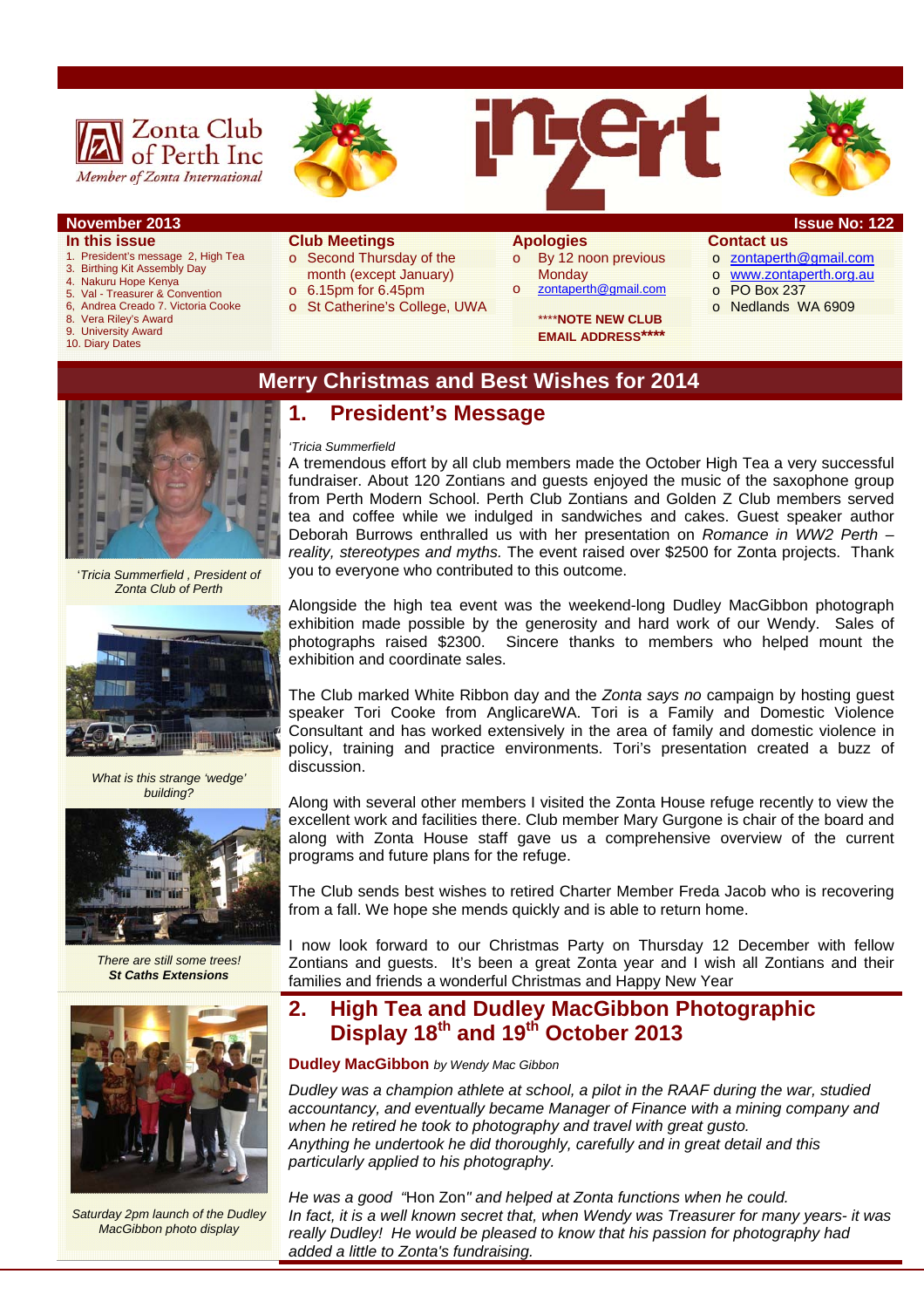

*Wendy MacGibbon discussing Dudley's photos with a visitor* 



*L-R Donella Caspersz, Janet Fitchat and Val Gandossini* 



*Golden Z Club helpers L-R Deni Scheer, Wei Liam Tan, Cara Webling and Dana Hourani* 



*L-R Susan Shafers, Jeri Stein, Karina Moore and Sandra Burns* 



*Deborah Burrows Author and Speaker at High Tea* 

#### **The High Tea** *by Roslyn Budd, Coordinator, Membership & Program Committee*

The Service and Advocacy Team and the Awards and Holiday Team, joined together to make the venue look spectacular and the service, provided during the afternoon, was excellent and second to none! Wendy Atherden organised everything in a manner reminiscent of her restaurateur "extra-ordinaire" days and everything went so smoothly.

Donella Casperz energetically paid particular attention to the set up of the finer details in the venue and the supply of extra attractive tablecloths, as well as the cleaning of the dining hall room so that it sparkled! Chrissie Hodges and Jill Anderson donated the tablecloths and serviettes, which gave the room that elegant look. Chrissie Hodges, both donated and arranged the floral displays, which gave it a bright and colourful spring feeling. So many Zontians assisted in waitressing during the afternoon and looked the part in the special aprons, made and donated by Wendy Atherden.

Our much loved Zontian, Wendy MacGibbon, so generously donated the wonderful mounted and framed photographs that were taken by her husband Dudley. Dudley was affectionately known as an "Hon Zontian" for his various works for the club over many years. The Photographic Exhibition was a tribute to Dudley and extremely well presented. Wendy was strongly assisted by Wendy Atherden, Donella Casperz, Jill Anderson, Janet Fitchat and Ronette Druskovich in putting the exhibition together and in various roster related tasks. Other Zontians and Wendy's friends assisted with rostering duties.

A wonderful Exhibition and financial result ladies – CONGRATULATIONS and THANK YOU to all, especially to Wendy MacGibbon for her generosity. ZCP presented Wendy with a Murano Glass Pendant and matching ear-rings as a thank you gift which was purchased in Venice and donated by a member.

Lois Joll readily accepted the role of MC and did a wonderful job all afternoon. Wendy MacGibbon donated a large framed photograph as the first prize. The other prizes were so attractively put together by Deb Mason. We achieved a very good result from the raffle and I know that Deb has great skills in encouraging people to part with their money for a very worthy cause. THANK YOU to all members who so generously donated items for the raffle.

THANK YOU to St Catherine's College for their wonderful collaboration in organising the event, Their assistance on the day was very much appreciated. The food and champagne were plentiful and good value. It was wonderful to see many of the girls and Cara Webling, from the Golden Z Club, readily helping with a range of tasks and responding to so many requests made of them, including assistance with the event set up, waitressing and post clean up.

THANK YOU, Amanda Johnson and the members of the Perth Modern Saxophone Quartet for their enjoyable presentation to us at the start and during the course of the afternoon high tea. They added that extra touch. Thank you to Vera for looking after them. Larraine McLean and Wendy Atherden kindly donated and presented thank you gifts to members of the quartet.

THANK YOU to Jeri Sein, our new member, who has embraced the club and introduced the TRYbooking system of Ticket purchase and undertook associated tasks. Sandra Burns did a great job of meeting seating requests and was a "jack of all trades" assisting in many other capacities including publicity for the event.

The presentation by popular author, Deborah Burrows, who spoke on Romance in WW2 Perth with its reality, stereotypes and myths. A wonderful and interesting story! We were able to engage the majority of the Zontian membership in assisting with tasks associated with this event and they gave so generously of their time, considering they also paid for their tickets. It was a wonderful team effort, which achieved the financial result .Our Zontian leaders, Carole, Tricia and Judy assisted with a variety of tasks and responded to all requests made of them

#### **Final Total Profit is \$5448. The photographs made \$2440 and the High Tea \$3008.**

*Congratulations to all members who made this such a wonderful event and helped make it so profitable. Thank you again to Wendy MacGibbon for such a generous donation of the late Dudley MacGibbon's wonderful photographs.*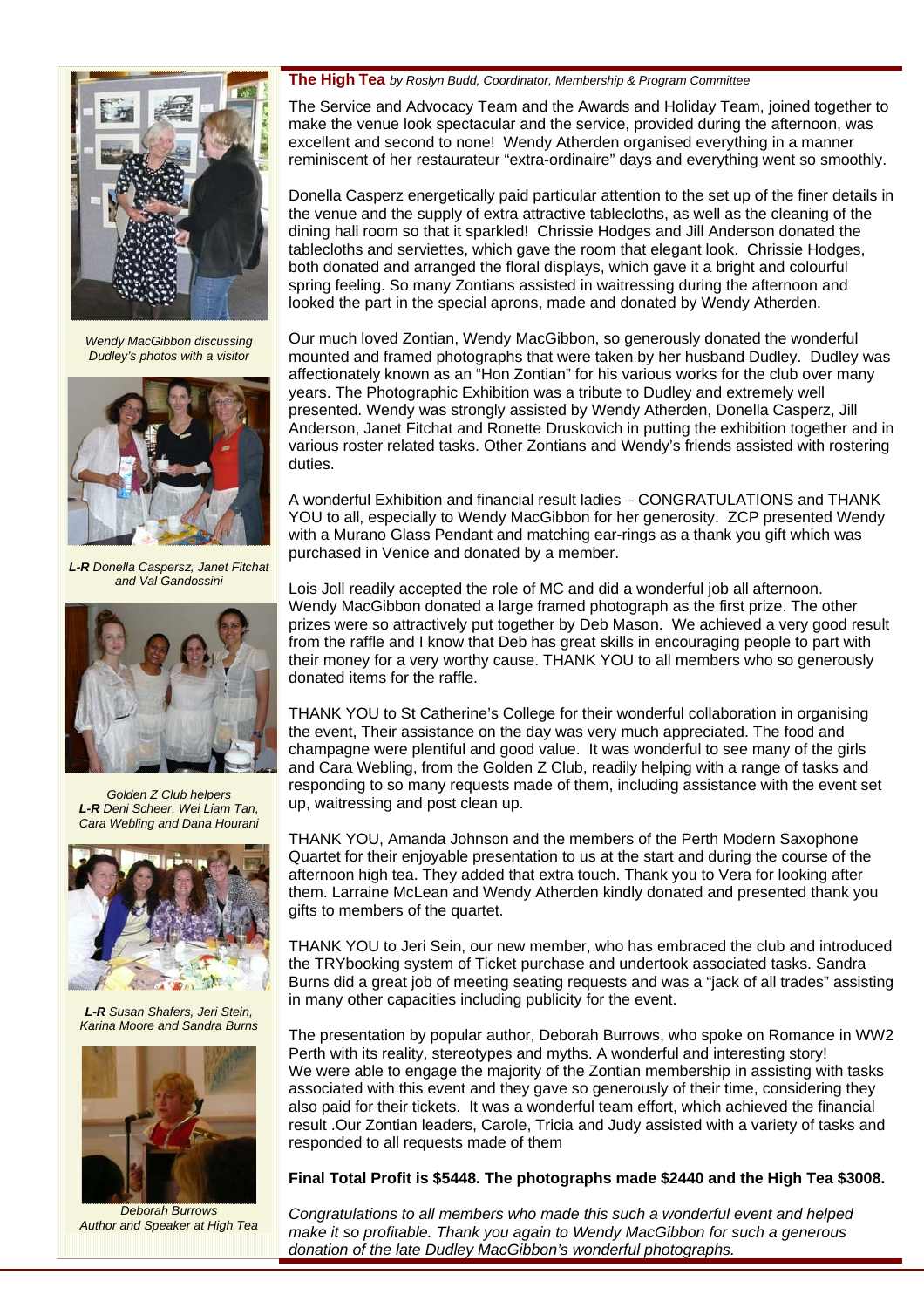# **3. Birthing Kit Assembly Day – September 22nd**



*L-R Golden Z Club members and Lennie McCall* 



*Birthing Kits get sent to many countries in Africa* 



*Birthing kits get sent to many countries in Asia* 

#### *Vera Riley*

On Sunday 22<sup>nd</sup> September 2013, the Zonta Club of Perth, the St Catherine's Golden Z Club and Trinity College joined forces to assemble 600 birthing kits. Our hosts, Trinity College, made us feel very welcome, were well prepared for the Day and very generous, donating the soap needed to complete the Birthing Kits and providing a scrumptious afternoon tea. The members of the Golden Z Club volunteered and pitched in with chores and also took the opportunity to learn all that is involved in running an Assembly Day. There were also volunteers from the Zonta Club of Perth bringing commitment to the cause and their experience. The final head count was 25 volunteers; 11 volunteers from Trinity College, 7 volunteers from the Golden Z Club and 7 members of the Zonta Club of Perth.

Apart from the volunteers mixing and getting to know each other, they worked in teams to very efficiently assemble all the kits. Amongst the conversation, there was discussion about the importance of the Birthing Kits in ensuring that the risks of infection and death of women giving birth in third world countries are significantly lowered.

The day finished with lots of enthusiasm about fund raising for the Birthing Kits, and talk of the St Catherine's Golden Z Club and Trinity College jointly continuing to have Birthing Kit Assembly Days. A huge Thank You must go to Anni Wood, the Dean of Students at Trinity College, for all her efforts and support. Thanks also must go to Leela Dilkes-Hoffman, the Community and Environment Resident Advisor, Gemma Leeson, Vice President and Cara Webling, President of the St Catherine's College Golden Z Club, and finally Sandra Burns, of the Zonta Club of Perth, for all their help.

The Birthing Kits have been sent to the Birthing Kit Foundation warehouse, from where they will distributed on an as need basis to our partner organizations. We will be notified by email of the kits destination once they have been sent off from the warehouse.





*All the helpers at the Birthing Kit Assembly L-R Wei Liam Tan, Gemma Leeson, Rebecca Day Adam, Danah Hourani, Cara Webling and Christine Hui* 

### **4. Nakuru Hope – Kenya**

#### *Val Gandossini*

Two years ago I embarked on a journey unlike any other…. volunteering in one of the largest slums in Kenya. I traveled with a group of other volunteers with Susan Saleeba, the founder and director of the project, Nakuru Hope.

This year I returned, this time for a longer period (6 weeks) and on my own. I was keen to return to a place and people that had left an inedible impression in my heart, to see the progress that had been made, but most of all to serve. In the slums of Kaptembwa on the periphery of Nakuru live over 140,000 people. Many are destitute; most live in squalor with one drop toilet shared with over 200 others. Families often go for days without food. Disease and HIV is rising. Women are marginalized by lack of education, sexual violence and limited opportunities.

The aim of Nakuru Hope is to assist families with children to become self-sufficient, to be able to educate, feed and clothe their children. The Project allows families to regain their sense of worth, their pride and in some cases their lives.

The Gabriel Learning Centre was established in 2009 with a mission to provide education to those who are destitute, illiterate and hungry. At the Centre, women are taught a trade so they can regain their self-respect and dignity by working to take care of their children. The Centre also provides free education and meals to children who



*Val with Nakuru Hope children* 



*Mother with her 2 small children*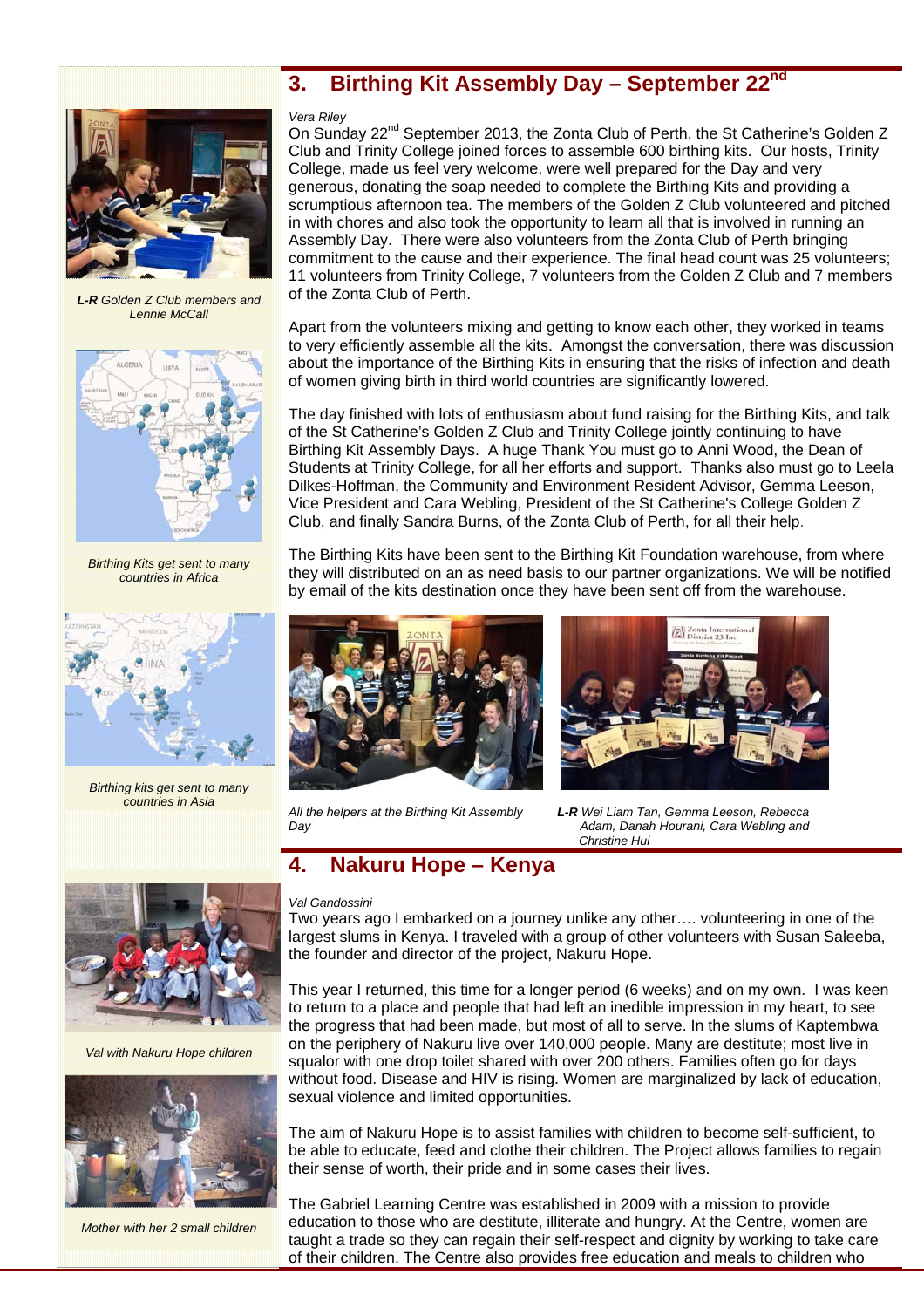

*Women learn dressmaking skills* 



*Nakuru Hope boy having fun with Val* 



*Val Gandassini was inducted by Carole Theobald (Area 3 Director) as Treasurer ZCP at the October Dinner meeting* 



*ZCP's entry, a Birthing Kit AssemblyDay, in the photographic display* 

would otherwise be locked out of education. Counseling, free food and medicines and rent assistance are provided to those in need.

In 2011, the Zonta Club of Perth generously donated \$1,000 to assist with setting up small businesses for the women. Some, who have graduated from the sewing class, now have tools of their trade, a pedal sewing machine and charcoal iron, neither of which need power. There is a constant demand for mending, sewing of school uniforms, making of clothes for the working poor and embroidery for the tourist. Other women have been supported to establish a stall selling food or livestock. Stalls are simple leantos but the set-up costs (government fees etc) are prohibitive. In the past year, 15 families, mostly women, have been helped with setting up a small business.

The project is now entering a new phase with the building of a school and orphanage in the slum. Through fundraising and donations, Gabriel's Learning Centre will soon be able to educate 200 children, offer a home to 32 orphaned and abandoned children, a learning centre for women and on a separate 4 acres of land will be food crops for the school and families. Women will continue to attend literacy and sewing classes; in addition, the school will open on weekends for dressmaking graduates to make school uniforms and garments for sale (the women will be paid a percentage).

The strengths of the Project come from the staff – wise, caring individuals with first hand knowledge of the local situation and who have the trust of the local people - visiting volunteers, fundraising continuously, sponsorships and donations. At no time is any of the money donated used for any other purpose than to assist those families in need. All time is given freely, administration and other costs are absorbed by volunteers.

Volunteering with Nakuru Hope has taught me about humility and generosity and what can be achieved when good people have the resources to reach out to people and places that would otherwise be forgotten.

### **5. Val –Treasurer and Conference Report**

Zonta Club of Perth welcomed Val Gandossini as the new treasurer of the club at the October Dinner Meeting. Carole Theobald (Area 3 Director) installed Val as Treasurer. Karina Moore, immediate past treasurer, mentored Val before stepping down and resigning from the club. Karina has been an active and very considerate member of the club. We thank her for all her time and effort.

*(Val kindly submitted this report of her impressions of the District 23 Conference, which, due to technical reasons, did not make it to the last Inzert and it gives us great pleasure to include it in this edition. Many apologies Val – Eds.)* 

#### **Val Gandossini's Conference Report as a First Timer**

The Zonta Conference in Perth was a new experience for me – the first time I had participated in a conference of women who had gathered together to advance the status of women. Ironically, the other large contingent - of men - at the hotel at the time was the Rebels motorcycle club. I'm not sure which group raised the most eyebrows!

From the beginning, I felt welcome and connected. I was grateful to see many familiar faces from my own Club; from there it was easy to meet and get to know members of other clubs. I was also very grateful to be sitting next to Carole Theobald who patiently interpreted for me the proceedings and protocols. This gave me an understanding and appreciation of the workings of Zonta at District and International level.

The organisers had done a superb job of enlisting influential and passionate women speakers. Particularly inspiring was Professor Shirley Randall. Amongst other notable achievements, it was her work in public sector and institutional reform in Rwanda and in human rights for women was most compelling. From justice, reconciliation, and healing the wounds caused by a deeply traumatic past, to social protection, health, education, gender and youth empowerment, Rwandans have made great achievements. There are key lessons for developing - and developed countries - and I was humbled to be asked to formally thank Professor Shirley after her presentation, having just returned from doing humanitarian work in Kenya.

The keynote speaker on Sunday morning was Geraldine Cox, founder of the Sunrise Children's Villages in Cambodia. In a talk that had the audience engrossed, Geraldine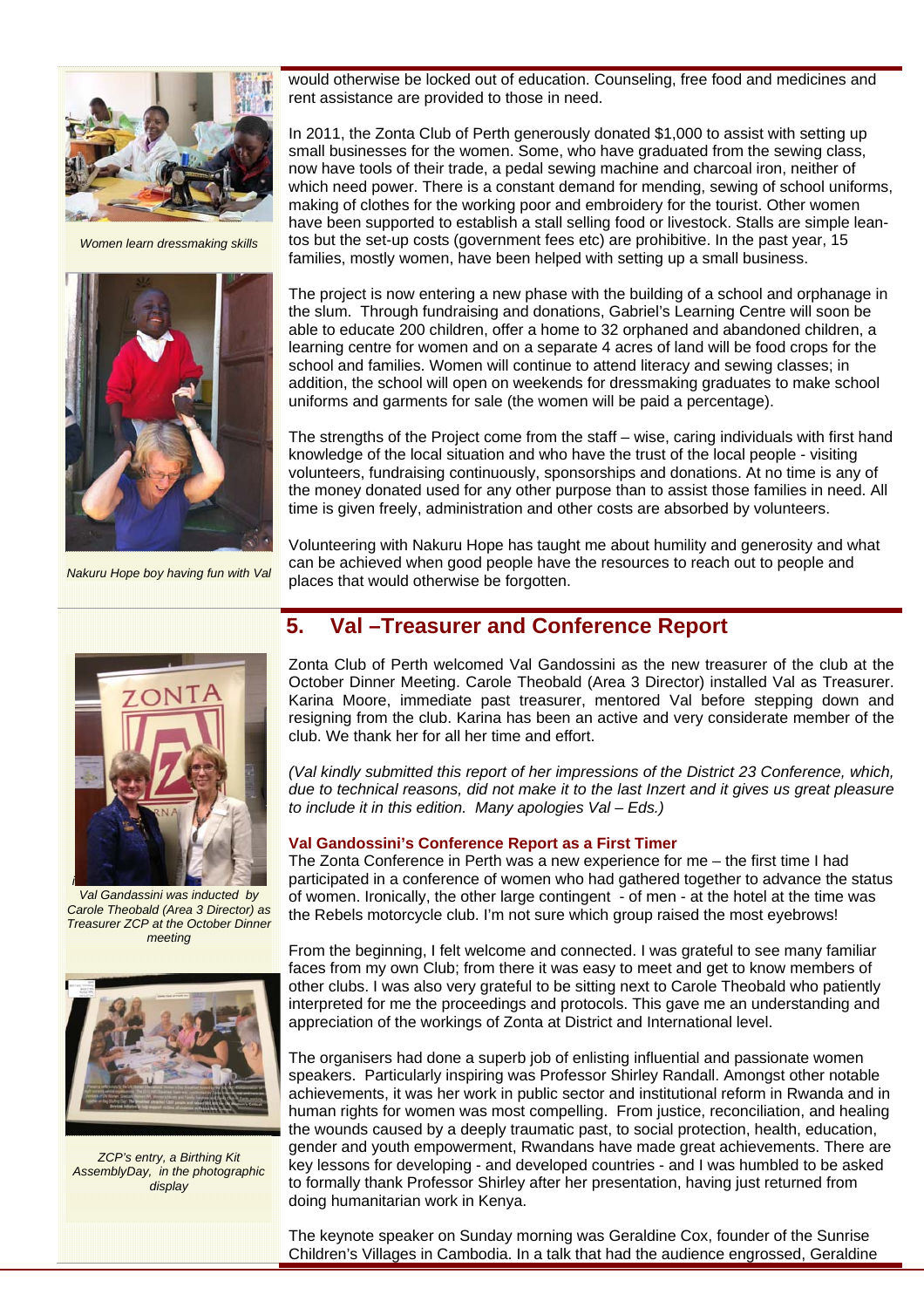

This beautiful quilt was a raffle prize

described how she found her true life purpose in caring for Cambodian orphans. She painted a vivid picture of Cambodia, the tragedy of war and her love of the children she cares for. Her story was compelling and deeply moving.

The afternoon open forums were a break with tradition, namely a workshop format. My own experience with participating in workshops at conferences – and the often inevitable sense that I'd chosen the wrong workshop – led me to feel grateful that I didn't have to make that choice. The topics 'Leadership' and 'Credibility & Visibility' were obvious choices. The six presenters were inspiring and provocative; all shared personal stories and useful ideas to make their point. Certainly we were challenged, particularly by Holly Ransom. It was a wake-up call to realize we had lost an extremely valuable opportunity; she was Zonta's loss and Rotary's gain.

In contrast, Liz Davenport's 'Wardrobe in a Cabin Bag' was a colourful diversion. Personally, I enjoyed seeing her clothing modeled on a similar figure to my own, however a second model of a different size/shape might have broadened the appeal. Liz's reputation as a fashion designer is well known, and now we all know how committed she is to Zonta.

### **6. October Speaker – Andrea Creado**



*Andrea Creado* 



*Wendy Atherton thanking Andrea for her talk at the October meeting* 

Andrea has a Masters Degree in Human Development and a Post Graduate Diploma in Counselling from India. She arrived in Australia in 2001 and applied for over 100 jobs in her first 6 months here. Despite her qualifications, the only jobs she was recommended for were as a packer in a factory.

In India, Andrea worked across several educational institutes, non-government and private organisations as a Counsellor and so volunteered initially at Ishar, a Multicultural Women's Health Centre in Mirrabooka. This put her in a good position to apply for a Project Officer position when it became available in October 2002 and in November 2006 Andrea became Ishar's Acting Director and in February 2007 formally took over the role as Chief Executive Officer.

Ishar is the Hebrew word for women and this organisation's mission is to provide inclusive, holistic and culturally sensitive services for women and their families, promoting healthy communities.

At Ishar women from many countries, but particularly those where a woman has no identity or choices in their lives, can meet and socialise and gain the necessary language, self-confidence, education and skills, needed to gain employment and assimilate in their new home country. Women are encouraged to think that nothing is unobtainable, to aspire for jobs that suit their skills and not to accept the lowest jobs only.

Andrea is the 2012 Area 3 Woman of Achievement and has 2 children. She has completed a Bachelor Degree in Psychology from Murdoch University and is completing a Psychology Honours program at Edith Cowan University.

### **7. November Speaker – Victoria Cooke**

Victoria (Tori) Cooke, AnglicareWA's Family and Domestic Violence Services Consultant and Senior Suicide Bereavement Counsellor, was our November speaker. This subject fits with ' **Zonta Says No to Domestic Violence'** as Zonta International strives to promote and protect the human rights of all women and girls and reduce the incidence of violence against women.

Tori has worked extensively in the area of family and domestic violence in policy, training and practice environments. She has previously worked therapeutically with victims and perpetrators in court, legal and child protection contexts providing professional recommendations, training and advice on management of high risk. As a social worker practitioner, she has been privileged to walk alongside victims as an advocate, counsellor and ultimately as a listener to women's stories of strength. She has worked in this field for approximately 14 years and has a strong focus on building and strengthening systems that provide a service response by raising awareness of the complex traumatic issues that women face in resisting, managing and surviving violence and abuse. Tori explained that the violent partner is able to make the woman feel all the



*White Ribbon Day is celebrated every November 25th*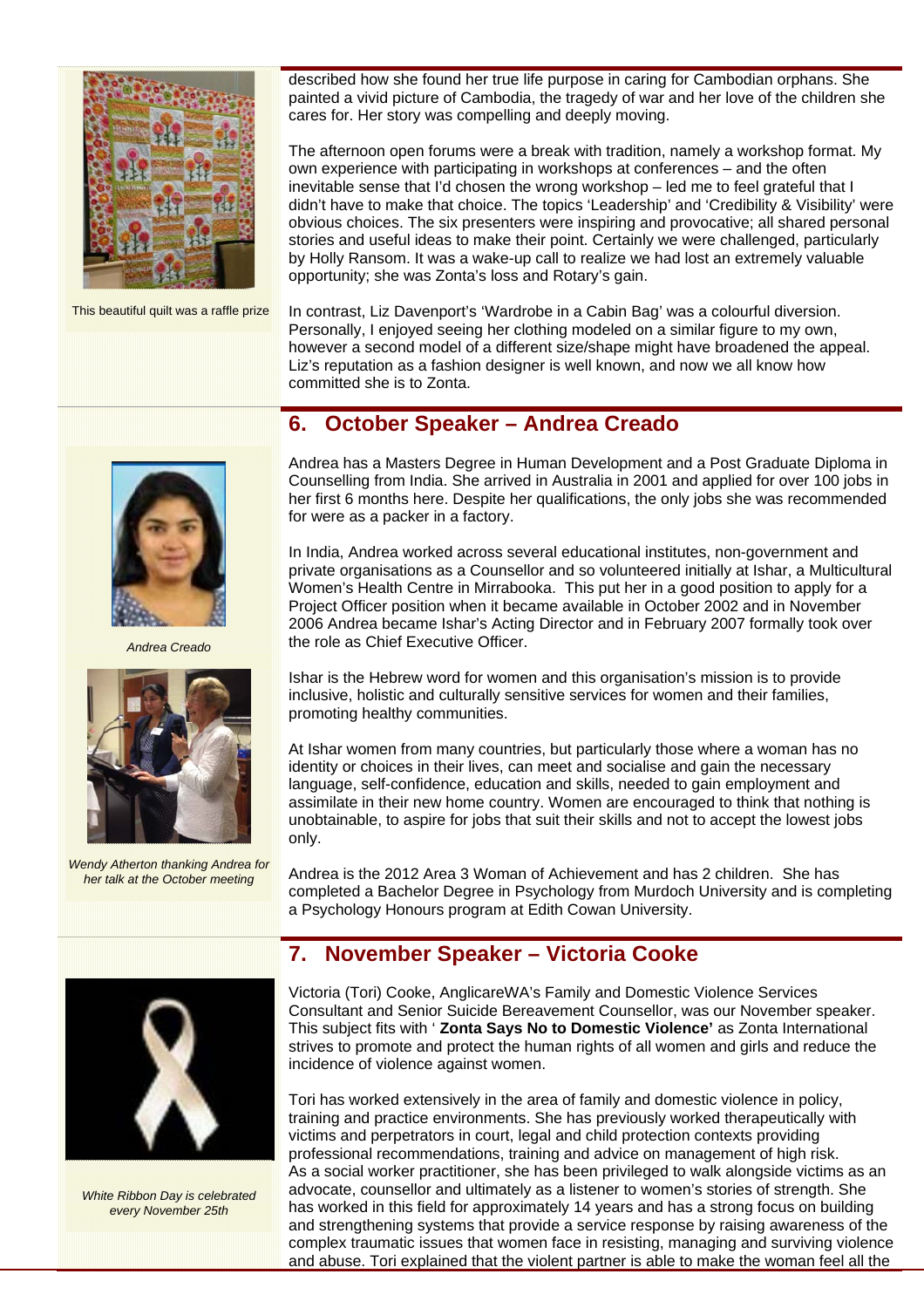

*Tori Cooke, Family and Domestic Violence services Consultant and Senior Suicide Bereavement Councillor* 

perceived problems are her fault and that this environment is caused by her behavior: she is a hostage and often feels a traumatic bonding with the perpetrator. He exerts absolute control over her at all times. Also there is the ever present worry that if she left him that she would lose custody of the children forever, when in fact they need child protection against him.

Tori's talk allowed members to understand why many women feel unable to leave an abusive environment and generated much discussion.

*In 1999, the United Nations General Assembly declared November 25 the International Day for the Elimination of Violence Against Women (IDEVAW) and the White Ribbon has become the symbol for the day. It commences the 16 Days of Activism, a global campaign to raise awareness about gender-based violence as a human rights issue at the local, national, regional and international levels. See the statistics at the end of this newsletter.* 

The White Ribbon Campaign is the only national violence prevention campaign, and it is unique in that it aims to raise awareness among Australian men and boys about the roles they can play to prevent violence against women. The campaign calls for men across Australia to speak out and take an oath. An oath swearing never to commit, excuse or remain silent about violence against women. The campaign culminates on White Ribbon Day (25 November) each year, when men and women across Australia are called to wear a white ribbon or wristband as a visual symbol of their commitment and oath.

*Vera Riley* 





### THE UNIVERSITY OF **WESTERN AUSTRALIA**



### **8. Vera Riley – Outstanding Occupational Therapist**

#### *Helen Margaria*

Just to let you know at the breakfast celebration for Occupational Therapy Week held at Burswood, none other than our **ZCP member Vera Riley** was presented with an **Outstanding Service Award** for her contribution to the Occupational Therapy Profession. She was recognized for being Editor for the WA professional newsletter (at least 5 years?), for her educational expertise in training (is the only qualified person in OT in WA to train in a credentialed tool called AMPS), her in-depth knowledge in her clinical work (neurology and aged care) and guiding others over many years. This award is a real honour as there are so many OT's out there and only 6 awards given. These people are nominated by their peers across the state*. Congratulations Vera from all ZCP members*

### **9. University Education Award : Support for Women in Higher Education**

#### *Larraine McLean*

**This unique award** initiated by the Zonta Club of Perth in 1990-1991 provides financial assistance to women, over the age of 25 years who have successfully completed their first year of study, to continue in higher education courses.

**In January 1974** University fees were abolished throughout Australia. Women in particular rushed to take advantage of this opportunity. It was an immensely successful government initiative! However, the cost of providing such an opportunity was too high to be maintained. In 1989 the Higher Education Contribution Scheme, known as HECS, reinstated a fee structure with students incurring a Higher Education Contributions Scheme Debt that allowed for deferred payment through the taxation system.

**The imposition of HECS** caused great emotional and financial stress to many women. Taxation rebate cheques could no longer be relied upon as a safety net as fees were deducted before they were made available. Women, often mid-way through their degrees, who were single, working parents with young children to support, were especially vulnerable.

**The Zonta Club of Perth,** in response to this hardship, examined ways in which affected women could be supported. In August 1989 it was proposed and accepted that an award of \$1500 be offered to assist mature women to complete their university studies. This award was to be known as the University Education Award (UEA). Essential criteria; posters and application forms were designed and details of the new award distributed to Universities in September 1990.

**The visibility** of Zonta International and the Zonta Club of Perth was enhanced by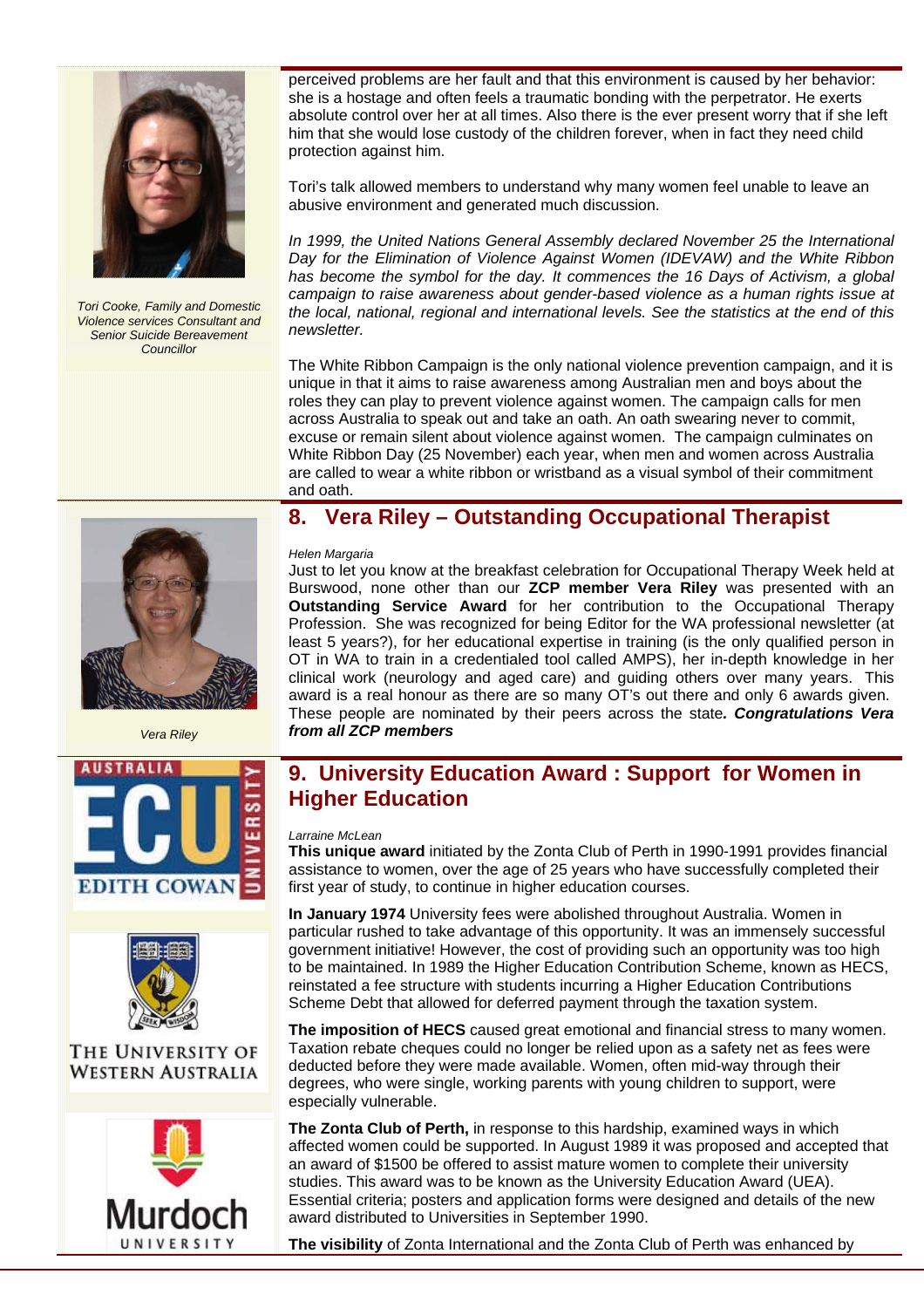

### **Curtin University**

articles in the West Australian newspaper; posters; by radio interviews in 1990 and more recently by material placed on university web-sites.

**Seventy applications were received** in 1990 of which 6 were short-listed and interviewed by an assessment panel comprised of members from the Zonta Club of Perth. The need and merit evident was so great that offering two awards each year was considered. However, it was decided to raise the main award to \$2000 with a discretionary amount of \$1000 available for exceptional circumstances.

**The credibility of Zonta Club of Perth is not in doubt! The University Education Award** is now twenty three years old! The Zonta Club of Perth has raised \$46,000 over that time to fund this service to women in need. It is anticipated that such support will be on-going as in 2007 University fees were deregulated with an increase of up to 25% allowed from 2008. However, it is unlikely that this will deter women seeking higher education. For as long as they do so the Zonta Club of Perth will continue to support them!

**The Zonta Club of Perth** is strongly committed to all aspects of Service and Advocacy to increase the status of women. This is never more so than in relation to the pursuit of continuing education - an essential contributor to the well-being and success of women and their children.

### **10. Diary Dates**



*The Orlando World Centre Marriott…is a spectacular venue for the 2014 ZI Convention - complete with pools and golf courses*



No club meeting in January.

#### **12th January – Sunday in the Park, Myalup Vines, 4pm.**

Hosted by the Zonta Club of Bunbury at Myalup Vines, Pead Road, Myalup, this a lovely way to laze away the afternoon with wine tasting and live entertainment by the South West Wind and Jazz Orchesta. Sausage sizzle, gourmet platters, wine and soft drinks available to purchase on day. Pre-order platters via zontabunbury@yahoo.com.au. Strictly no BYO alcohol. Cost \$15 per person, children free.

#### **13th February – Club Dinner Meeting, 6.15 for 6.45pm**

The first meeting of the new calendar year at the home of Jill Anderson – more details will be provided nearer the date.

#### **5th March – UN Women International Women's Day Breakfast, Perth Entertainment and Exhibition Centre, 7-9am (seating from 6.45am)**

This is the major IWD event in Perth and the major annual fundraiser for UN Women. The event is co-hosted by the WA IWD Collaboration of women's service organisations that includes Zonta. Tickets are \$75 and may be purchased now from https://unwomen.org.au/ This year arrangements have been streamlined nationally and you book your table seat on line (just like booking theatre tickets), so get in quick to get seats together!

#### **10 May – Area 3 Workshop – Heathcote Centre, Applecross**

Planning for this event has commenced and will be hosted by the Zonta Club of Perth Northern Suburbs. The location at Heathcote is beautiful - it was where Perth NS held its Duck Auction, so suggest you put the date in the diary today!

#### **27 June to 1 July Zonta International Convention, Orlando World Centre Marriott, Florida, USA.**

For full details and the Call to Convention on the Zonta International website at www.zonta.org.

#### **8 November Area 3 Founders Day Dinner**

The Area 3 Woman of Achievement for the 2014-16 biennium will be presented at this event that will be hosted by the Zonta Club of Swan Hills.